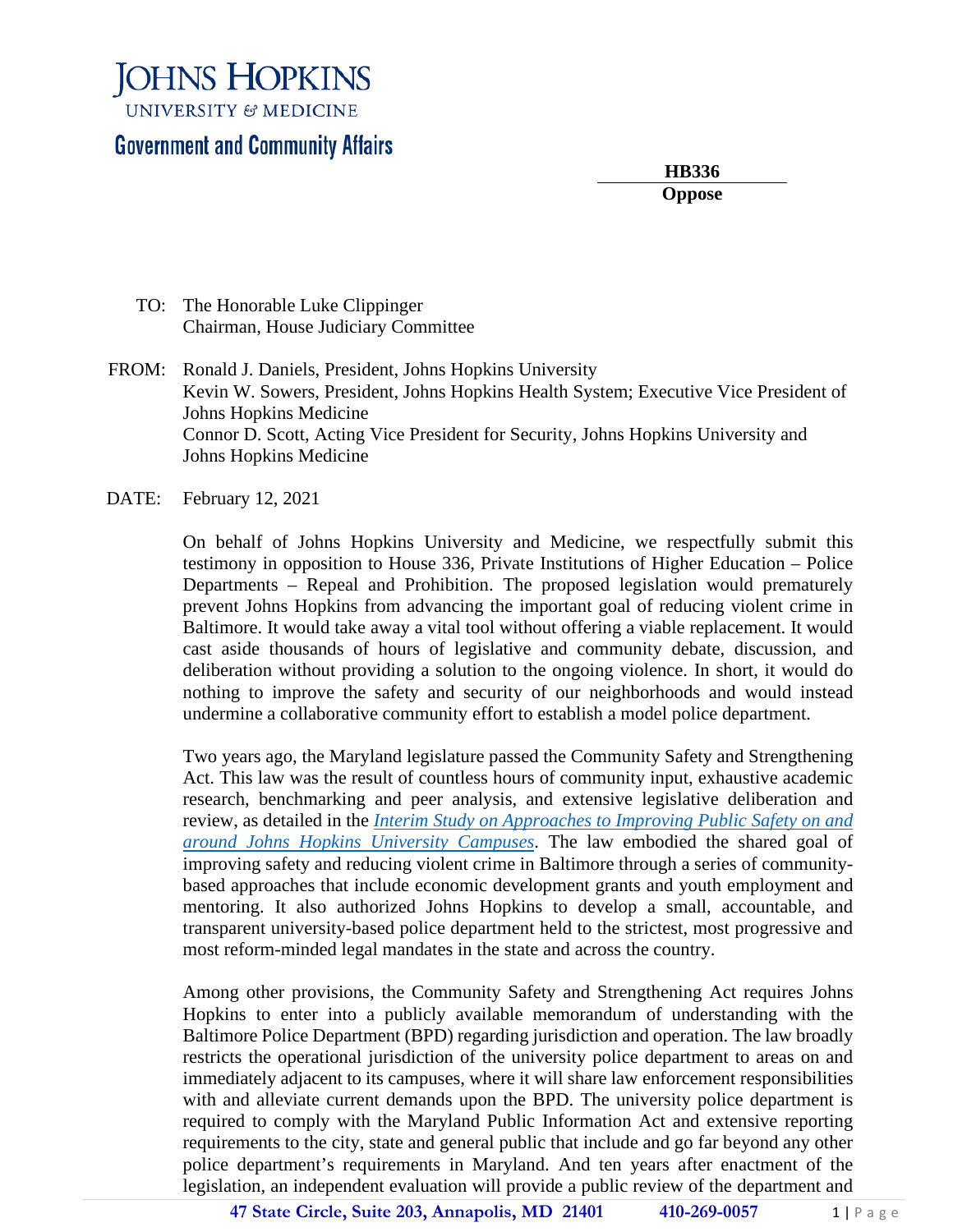## **JOHNS HOPKINS**

**UNIVERSITY & MEDICINE** 

#### **Government and Community Affairs**

offer a recommendation to the General Assembly to extend or reauthorize the department. The community will have an unprecedented level of input and oversight of the department. A community Accountability Board will meet regularly to review policies and procedures of the department, there will be a public complaint process and an administrative hearing board, and the department will be subject to the Baltimore City Civilian Review Board.

Also central to the Community Safety and Strengthening Act are a series of non-law enforcement programs intended to combat violent crime and improve the city. These include a new Police Athletic League and matching grant dollars for law enforcement cadet programs, \$100,000 for the East Baltimore Historical Library, and \$1 million per year in summer employment opportunities for youth.

Individually, these steps reflect the seriousness with which Johns Hopkins views violent crime and our responsibility to aid in its reduction. Together, they represent a broad, creative and inclusive approach to helping make our neighborhoods safer for all who live, learn, work and receive patient care here.

Consistent with both the mandate of the legislature and our belief that the best path forward is arm-in-arm with our community and stakeholders, we decided in June to pause the implementation of the university police department in light of the shocking acts of police violence that called our nation to action and in anticipation of further policy reforms and direction from the Maryland General Assembly. We believed at the time, and we continue to believe, that moving forward while elected leaders in Baltimore and Maryland are embarking on a necessary and ambitious agenda of progressive police reform would have been premature and insensitive, and we proceeded with the caution and community-first approach that the General Assembly urges in the law itself.

In the meantime, we have not retreated from our commitment to take every step possible to address the challenge of violent crime in our community. To the contrary, we have continued to improve our existing security operations – through enhanced training, professional development, and oversight – while also developing and investing in nonpolice approaches to public safety, like the new \$6 million, 4-year JHU Innovation Fund for Community Safety to support community-led projects designed to reduce violence in the near term.

Our city leadership is a critical partner in this effort, and we continue to think about how we can leverage our resources and expertise to support the city's broader public safety agenda. This includes providing early financial support for the city's effort to bring Focused Deterrence, a nationally-recognized and evidence-based model for crime reduction, to Baltimore and serving as a founding member and lead sponsor of the Greater Baltimore Region Integrated Crisis System (GBRICS), a \$45 million, multi-hospital, regional collaboration to expand community based behavioral health crisis services in Baltimore City and Baltimore, Howard and Carroll Counties.

While those efforts continue to move forward, we remain wholly committed to establishing the Johns Hopkins Police Department, especially in light of the difficult reality of violent crime in and around our campus. Of the violent crime reported across Baltimore's college and university campuses in 2019, Johns Hopkins alone accounted for 73% of aggravated